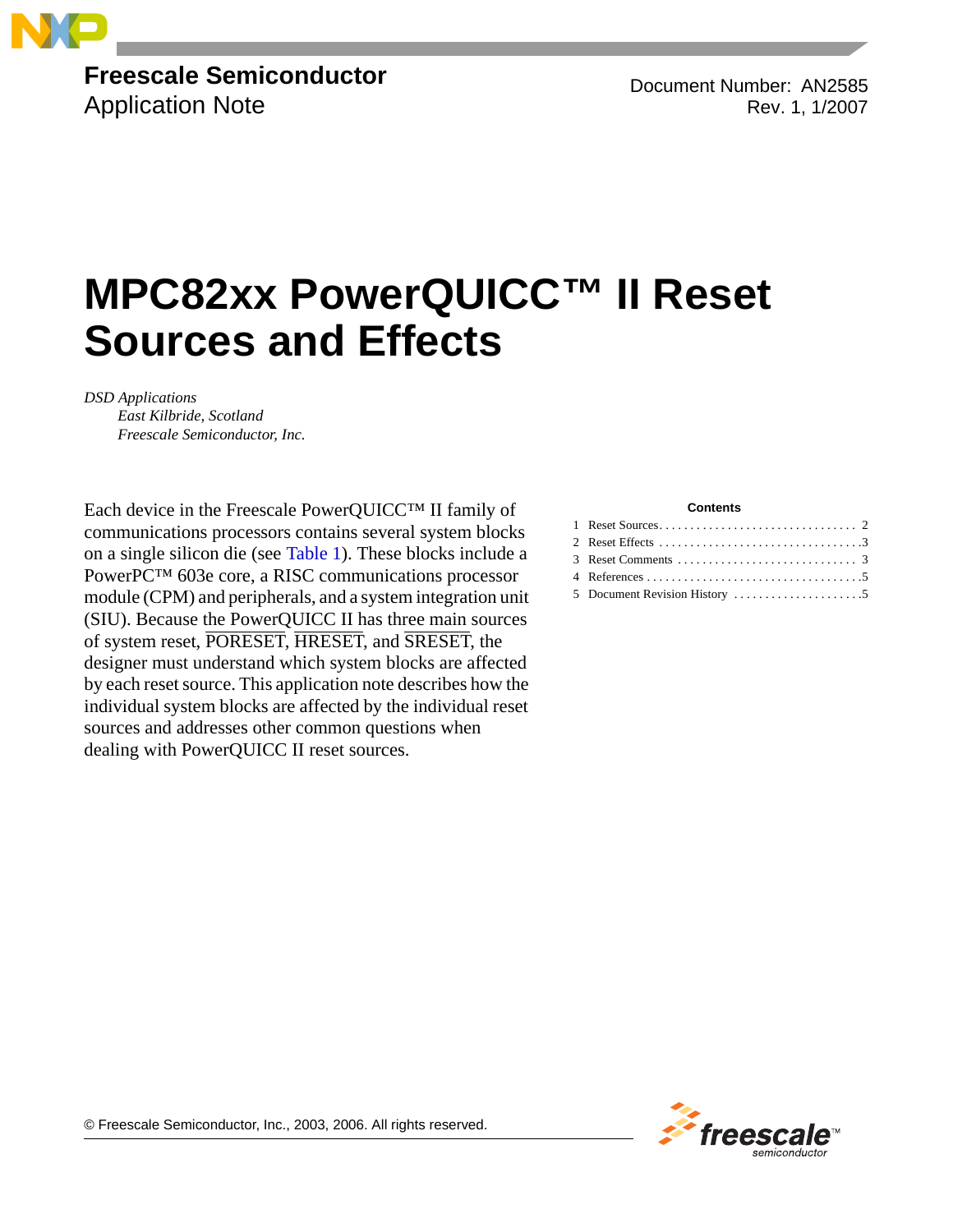|                         | Silicon <sup>1</sup> |                |                |                |                                 |  |
|-------------------------|----------------------|----------------|----------------|----------------|---------------------------------|--|
| <b>Device</b>           | <b>Proces</b><br>s   | 0.29 µm (HiP3) | 0.25 µm (HiP4) | 0.13 µm (HiP7) |                                 |  |
|                         |                      | MPC8260 Family |                |                | MPC8280 Family   MPC8272 Family |  |
| MPC8260(A) <sup>2</sup> |                      | $\sqrt{ }$     | $\sqrt{}$      |                |                                 |  |
| MPC8250                 |                      |                | V              |                |                                 |  |
| MPC8255(A) <sup>2</sup> |                      | $\sqrt{}$      | $\sqrt{}$      |                |                                 |  |
| <b>MPC8264</b>          |                      |                | $\sqrt{}$      |                |                                 |  |
| <b>MPC8265</b>          |                      |                | V              |                |                                 |  |
| MPC8266                 |                      |                | $\sqrt{}$      |                |                                 |  |
| <b>MPC8270</b>          |                      |                |                | $\sqrt{ }$     |                                 |  |
| <b>MPC8275</b>          |                      |                |                | $\sqrt{}$      |                                 |  |
| <b>MPC8280</b>          |                      |                |                | $\sqrt{ }$     |                                 |  |
| <b>MPC8272</b>          |                      |                |                |                | $\sqrt{ }$                      |  |
| <b>MPC8271</b>          |                      |                |                |                | V                               |  |
| <b>MPC8248</b>          |                      |                |                |                | V                               |  |
| MPC8247                 |                      |                |                |                | $\sqrt{}$                       |  |

### **Table 1. PowerQUICC II Devices and Silicon**

 $<sup>1</sup>$  For a complete list of silicon revisions within each PowerQUICC II family, refer to application</sup> note AN2291, *Differences Among PowerQUICC™ II Devices and Revisions*.

 $2$  "A" designates HiP4 revisions of a device originally available in a HiP3 version.

# **1 Reset Sources**

Many events, such as input pin assertion, software watchdogs, and timers, can drive a reset to the PowerQUICC II. All of these events use three main reset sources into the PowerQUICC II. These sources are documented in the *MPC8260 PowerQUICC II Family Reference Manual*. The reset sources are as follows:

- PORESET. External assertion of PORESET initiates the power-on reset flow so that such operational features as master/slave operation, clock modes, and so on can be selected through the hard reset configuration word (HRCW).
- HRESET. Can be initiated externally or internally and begins with the hard reset configuration process. Because the **HRESET** flow does not sample **RSTCONF**, it cannot be used to configure processor operation as a master or slave. The  $\overline{\text{HRESET}}$  flow continues for 1024 input clock cycles, after which the HRESET and SRESET signals are negated. These two signals should be tied with a 1- to 10-KΩ external resistor.
- **SRESET.** Can be initiated externally or internally. The **SRESET** flow continues for 512 input clock cycles, after which the **SRESET** signal is negated. The **SRESET** signal should be tied with a 1- to 10-KΩ external resistor.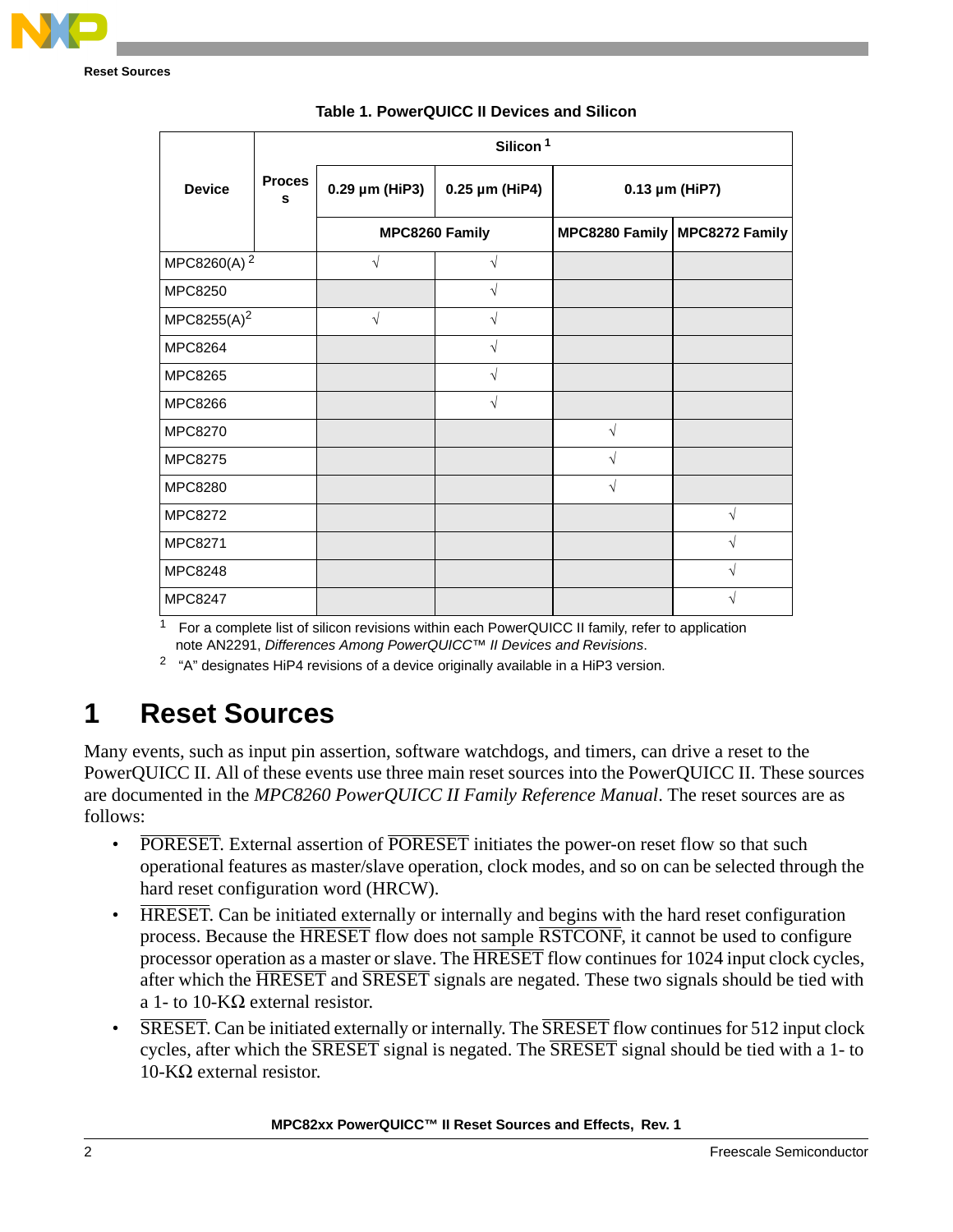

# **2 Reset Effects**

Depending on which reset source is asserted, separate PowerQUICC II system blocks undergo reset (that is, the registers associated with the system block are returned to their default settings). Table 2 shows the three reset sources and details the effect of each source on each PowerQUICC II system block. For default (reset) register settings, see the individual register description in the reference manual.

|                | Reset Source   Reset Logic and PLL   Clock Module Reset | Internal Logic <sup>1</sup> | 603e Core |
|----------------|---------------------------------------------------------|-----------------------------|-----------|
| <b>PORESET</b> |                                                         |                             |           |
| <b>HRESET</b>  |                                                         |                             |           |
| <b>SRESET</b>  |                                                         |                             |           |

| Table 2. Reset Sources and Affected System Blocks |  |  |  |
|---------------------------------------------------|--|--|--|
|---------------------------------------------------|--|--|--|

Internal logic includes a memory controller, system protection logic, an interrupt controller, and parallel I/O ports.

# <span id="page-2-0"></span>**3 Reset Comments**

This section collates and discusses information from frequently asked questions (FAQs) regarding the PowerQUICC II reset sequences. It covers the reset sequence from the assertion of HRESET to the point at which the HRCW has been read.

When  $\overline{HRESET}$  is asserted, any transactions on the bus are aborted (if SRESET is asserted, the bus cycle in progress completes but the data is discarded). At HRESET the device pins take the following states:

- Bidirectional. Set to input.
- Tri-State. Set to Hi-Z.
- Output. Negated

When HRESET is issued, the SDRAM machine returns to its reset state and any SDRAM in the system controlled by the SDRAM machine does not retain its data. However, the SDRAM machine remains active when an SRESET is issued. The time counter (TMCNT) within the PowerQUICC II is affected (that is, reset to zero) when PORESET or HRESET is asserted but not when SRESET is asserted, allowing the user software to track when a soft reset occurred.

If a PORESET flow is initiated, the MODCK $[1-3]$  pins are sampled along with MODCK $[4-7]$ (from the HRCW) to ascertain the PowerQUICC II operating frequencies. It is sufficient for the MODCK[1–3] pins to be tied to the design requirements (that is, they do not need to be actively driven). From a test and debug point of view it should be noted that the JTAG[TRST] is internally connected to PORESET. This arrangement ensures that the JTAG TAP is in reset state after each power up. The JTAG is available after the PowerQUICC II has negated HRESET.

Upon exit of the HRESET/SRESET flow, the **xRESET** signal is negated (through an external pull-up). The processor then waits 16 cycles before testing for an external reset. The 16-cycle wait period ensures that reset pins were adequately pulled up. The processor does nothing else during this period.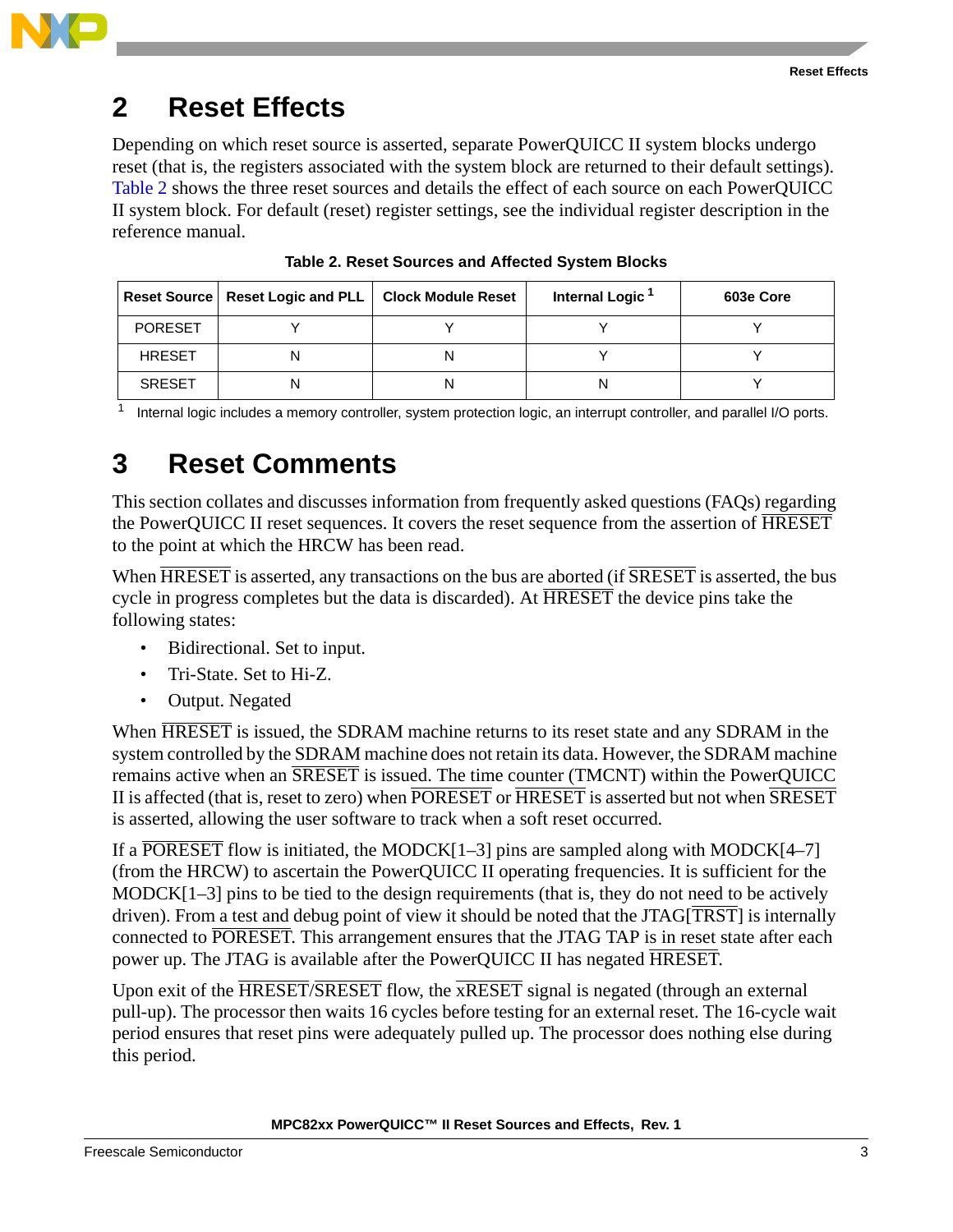

### **Reset Comments**

It is important to understand the PowerQUICC II bus activity and configuration during the HRCW fetch. The HRCW is fetched a byte at a time from address 0x00 (and increases 0x08 bytes for each byte read). The address is mapped to  $\overline{CS0}$ . For each bus access during the HRCW read, the  $\overline{CS0}$  (chip select 0),  $\overline{POE}$ (60x bus output enable) and BCTL0/1 (buffer control 0/1) signals are asserted. During the reset phase, the PowerQUICC II internal reset configuration block controls  $\overline{CS0}$ . Therefore the configuration of OR0 (or its default configuration) has no effect. The hard reset configuration period always takes 1024-16 CLOCKIN cycles to configure the master and slaves (even if slave devices do not exist in the system). When the HRCW has been read, the external bus mode (HRCW[EBM]) and CS10 configuration (HRCW[CS10PC]) fields are used to configure which pins are driven during external bus accesses, for example, whether address latch enable (ALE) is active (60x compatible bus mode) and whether CS10 acts as CS10 or BCTL1.

In some cases, the HRCW may be required to be read from a flash memory device, which requires a reset when the entire system is reset. Often these flash memory devices cannot be accessed for a fixed period of time afterward. Delivering the flash reset by the PowerQUICC II (through  $\overline{HRESET}$ ) can cause problems because the PowerQUICC II begins to read the HRCW immediately after the HRESET flow ends, which may be a shorter time period than the flash memory allows. It may be necessary to introduce delay logic between the PowerQUICC II reset sources (PO/HRESET) and the flash memory. Two possible implementations for this delay (typically 2–5 ms) are the following:

1. HRESET to flash memory. To enable a flash that requires a minimum reset time to be interfaced to the PowerQUICC II HRESET, interface logic can be used as shown in Figure 1. In this example, the interface logic is used to interpret a HRESET assertion by the PowerQUICC II as a reset assertion to the Flash device. From HRESET being internally activated, the PowerQUICC II takes 1024 CLOCKIN cycles before HRESET is negated. At this point the interface logic can be used to assert HRESET into the PowerQUICC II for a combined time period greater than the minimum reset time required by the flash memory. This approach allows the designer to implement the minimum flash reset time while using a PowerQUICC II internal HRESET (which can come from sources such as the bus monitor or software watchdog timeout).



**Figure 1. PowerQUICC II HRESET to Flash implementation**

**MPC82xx PowerQUICC™ II Reset Sources and Effects, Rev. 1**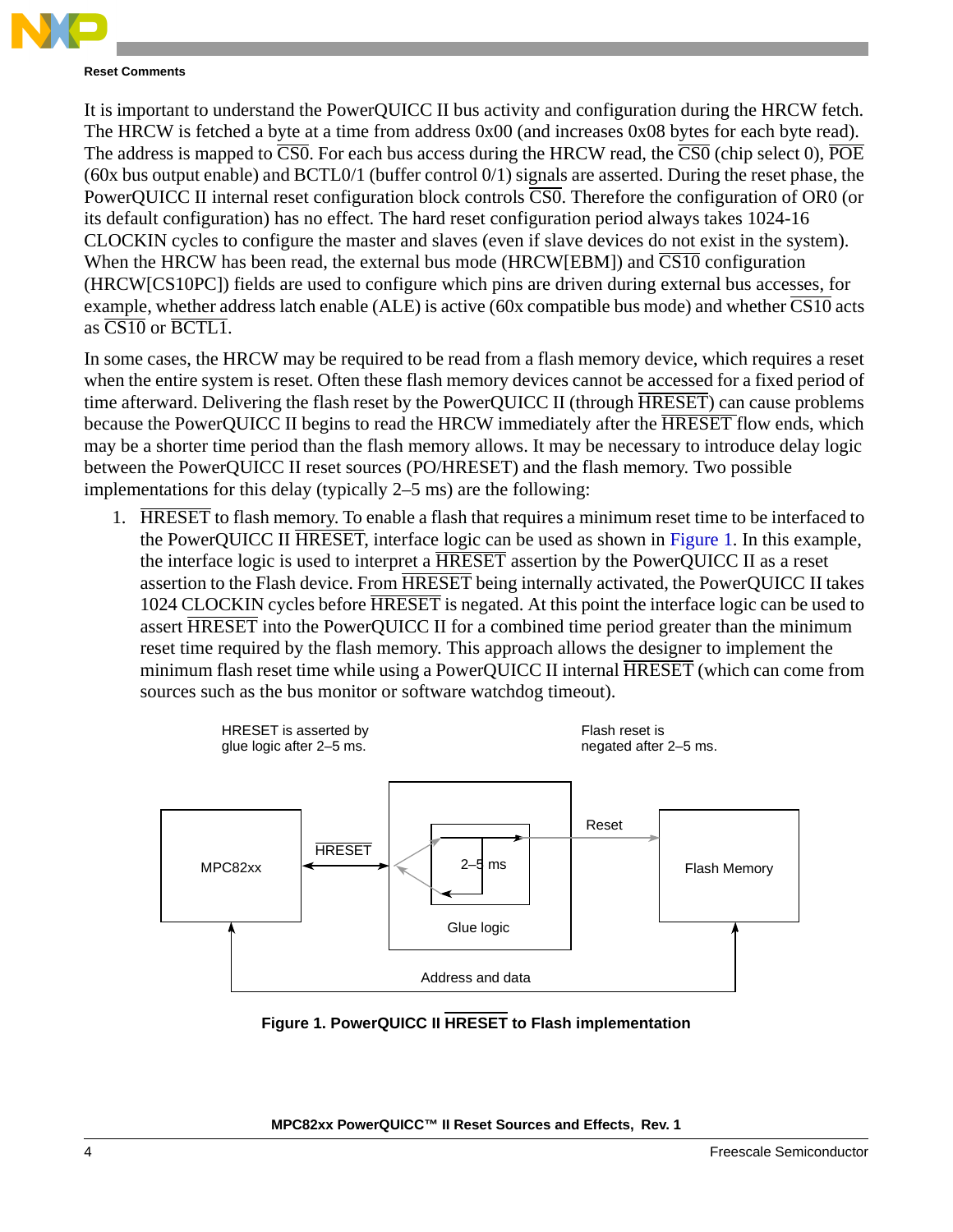

2. PORESET to flash memory. To enable a flash memory device that requires a minimum reset time to be interfaced to the PowerQUICC II PORESET, the designer can implement a logic delay after the flash reset assertion and before PORESET assertion to the PowerQUICC II. If the logic delay is long enough to cover the required flash reset time (typically 2–5 ms), the PowerQUICC II can safely fetch the HRCW data from flash memory.

# **4 References**

For additional information, consult the reference documentation shown in Table 3.

## **Table 3. References**

| <b>Document Category</b> | <b>Document Title</b>                                                  | Document ID |
|--------------------------|------------------------------------------------------------------------|-------------|
|                          | Hardware Specifications MPC8260 (0.29-um HiP3) Hardware Specifications | IMPC8260EC  |
|                          | MPC8260 (0.25-µm HiP4) Hardware Specifications                         | MPC8260AEC  |
|                          | MPC8280 (0.13-µm HiP7) Hardware Specifications                         | MPC8280AEC  |
| l Reference Manual       | MPC8260 PowerQUICC II Reference Manual (Rev. 1)                        | MPC8260UM   |
|                          | IMPC8280 Addendum to the MPC8260 Reference Manual                      | MPC8280UMAD |

# **5 Document Revision History**

## **Table 4. Document Revision History**

| <b>Revision</b> | <b>Date</b> | <b>Substantive Changes</b>                                                   |
|-----------------|-------------|------------------------------------------------------------------------------|
| 0               |             | 12/2003   Original release of document                                       |
| 0.1             | 2/2004      | Section 3: Addition of implementation descriptions at the end of the section |
|                 | 1/2007      | Non-substantive formatting.                                                  |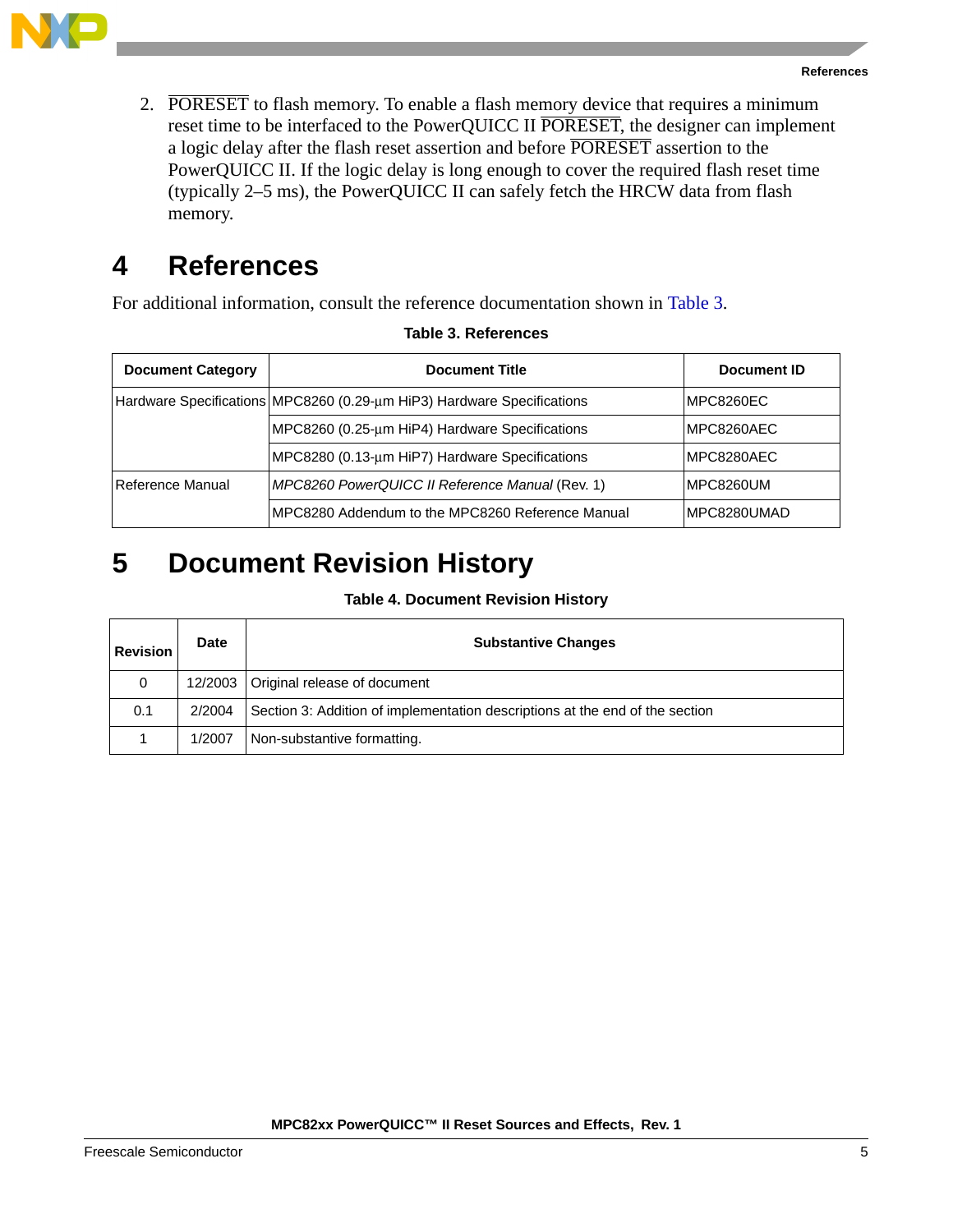

**Document Revision History**

# **THIS PAGE INTENTIONALLY LEFT BLANK**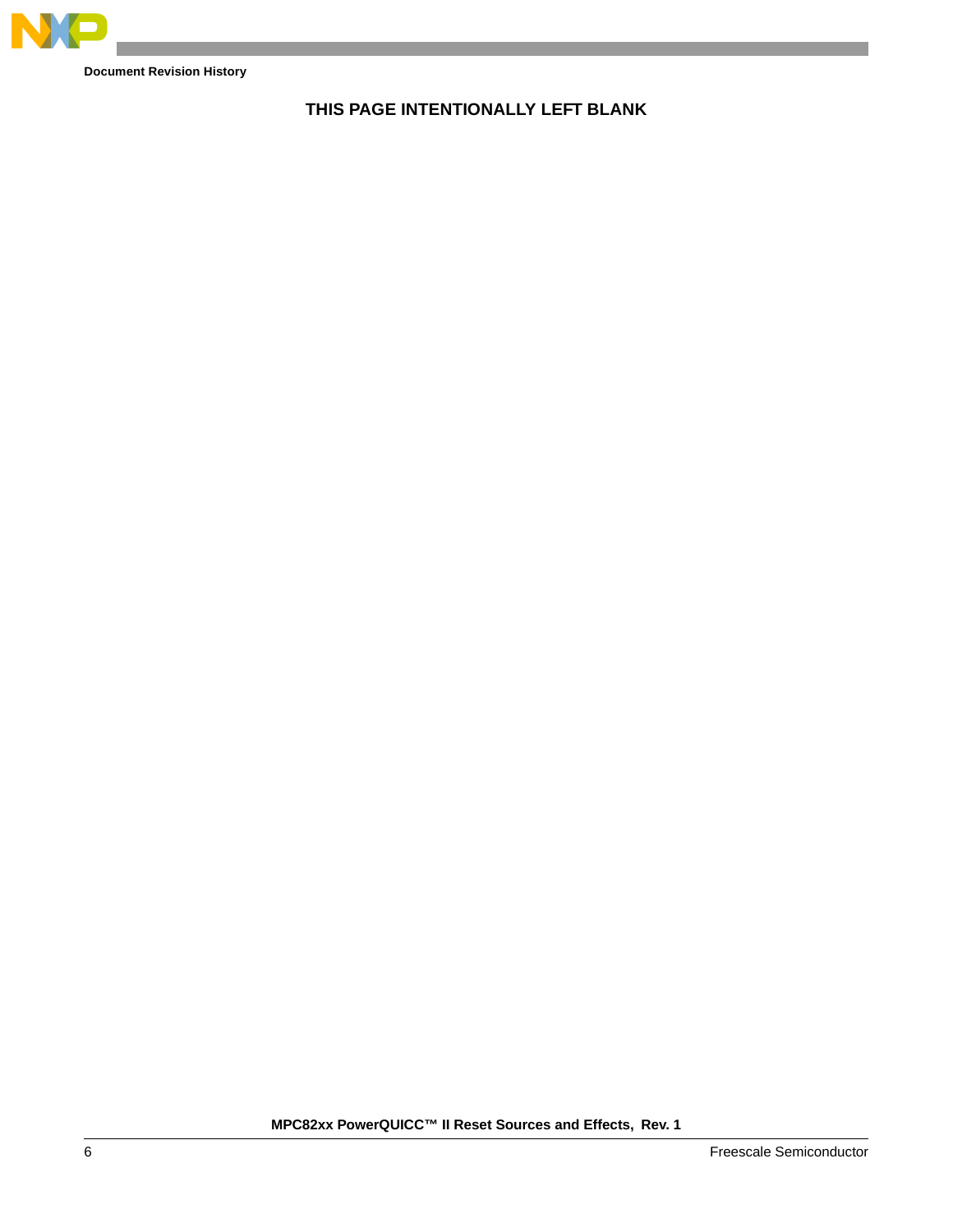

 $\overline{\phantom{a}}$ 

**Document Revision History**

# **THIS PAGE INTENTIONALLY LEFT BLANK**